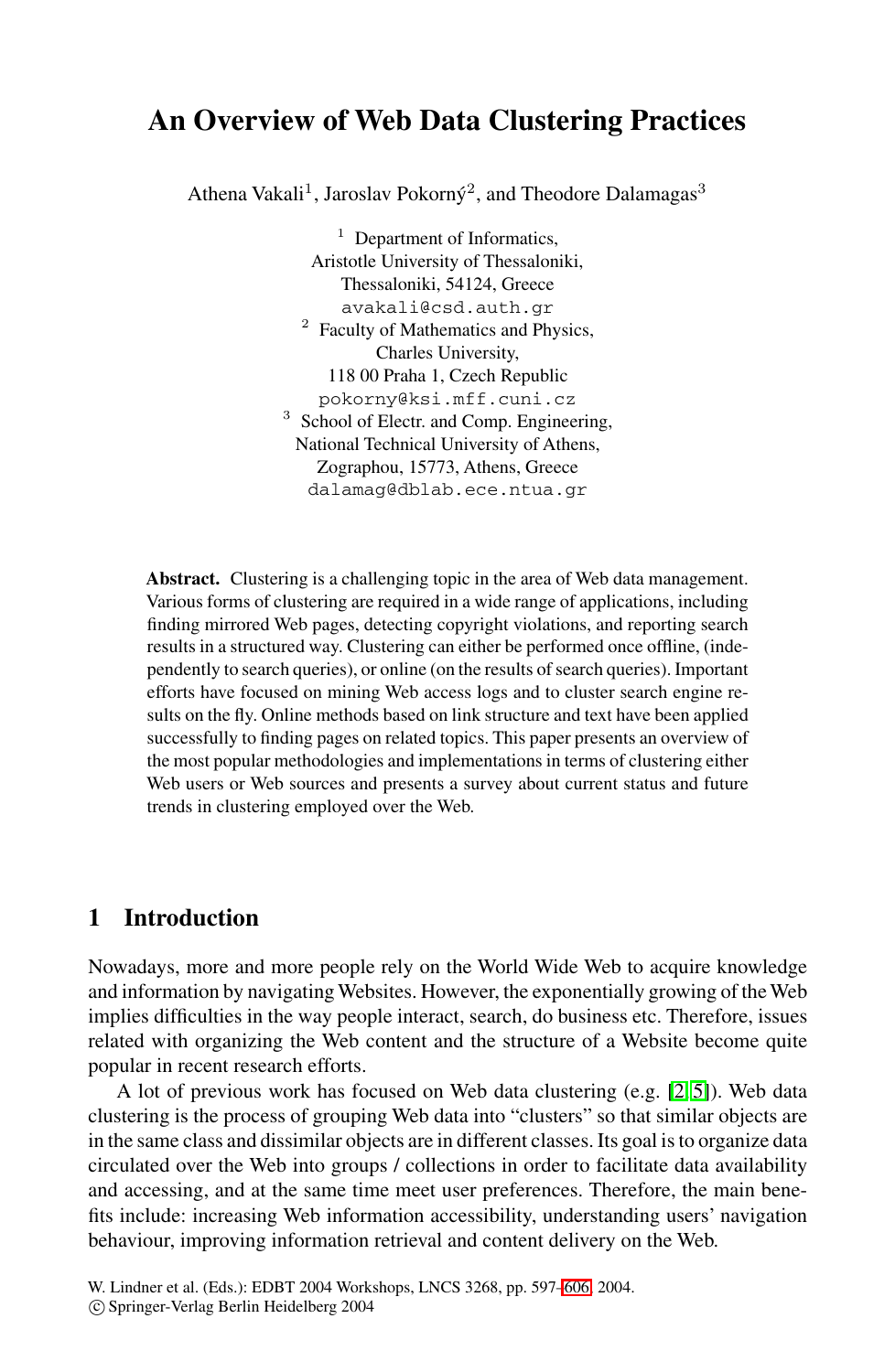We can broadly categorize Web data clustering into (I) *users' sessions-based* and (II) *link-based*. The former uses the Web log data and tries to group together a set of users' navigation sessions having similar characteristics. In this framework, Web-log data provide information about activities performed by a user from the moment the user enters a Web site to the moment the same user leaves it [\[6\]](#page-8-0). The records of users' actions within a Web site are stored in a log file. Each record in the log file contains the client's IP address, the date and time the request is received, the requested object and some additional information -such as protocol of request, size of the object etc. Figure 1 presents a sample of a Web access log file from an educational Web server (the

```
216.239.46.60 - - [04/Jan/2003:14:56:50 +0200] "GET
/~lpis/curriculum/C+Unix/Ergastiria/Week-7/filetype.c.txt HTTP/1.0"
304 -216.239.46.100 - [04/Jan/2003:14:57:33 +0200] "GET
/~oswinds/top.html HTTP/1.0" 200 869
64.68.82.70 - - [04/Jan/2003:14:58:25 +0200] "GET /~lpis/systems/r-
device/r_device_examples.html HTTP/1.0" 200 16792
216.239.46.133 - - [04/Jan/2003:14:58:27 +0200] "GET
/~lpis/publications/crc-chapter1.html HTTP/1.0" 304 -
209.237.238.161 - - [04/Jan/2003:14:59:11 +0200] "GET /robots.txt
HTTP/1.0" 404 276
209.237.238.161 - - [04/Jan/2003:14:59:12 +0200] "GET
/teachers/pitas1.html HTTP/1.0" 404 286
216.239.46.43 - - [04/Jan/2003:14:59:45 +0200] "GET
/~oswinds/publications.html HTTP/1.0" 200 48966
```
**Fig. 1.** A sample of Web Server Log File

Department of Computer Science in Aristotle University of Thessaloniki). Usually, we need to do some data processing, such as invalid data cleaning and session identification [\[8\]](#page-8-0). Data cleaning removes log entries (e.g. images, javascripts etc) that are not needed for the mining process. In order to identify unique users' sessions, heuristic methods are (mainly) used [\[6\]](#page-8-0), based on IP, and session time-outs. In this context, it is considered that a new session is created when a new IP address is encountered or if the visiting page time exceeds a time threshold (e.g. 30 minutes) for the same IP-address. Then, the original Web logs are transferred into user access session datasets for analysis. The above process is illustrated in Figure [2.](#page-2-0) Clustering users'sessions are useful for discovering both groups of users exhibiting similar browsing patterns and groups of pages having related content based on how often URL references occur together across them. Therefore, clustering users' sessions is more important in some Web applications, such as on-line monitoring user behaviour, on-line performance analysis, and detecting traffic problems.

Clustering of Web documents helps to discover groups of pages having related content. In general, a Web document can be considered as a collection of Web Pages (a set of related Web resources, such as HTML files, XML files, images, applets, multimedia resources etc.). The main contributions of clustering the Web documents are to improve both the Web information retrieval (e.g. search engines) and content delivery on the Web. In this framework, the Web topology can be regarded as a directed graph, where the nodes represent the Web pages with URL addresses and the edges among nodes represent the hyperlinks among Web pages. Therefore, new techniques are used in order to recognize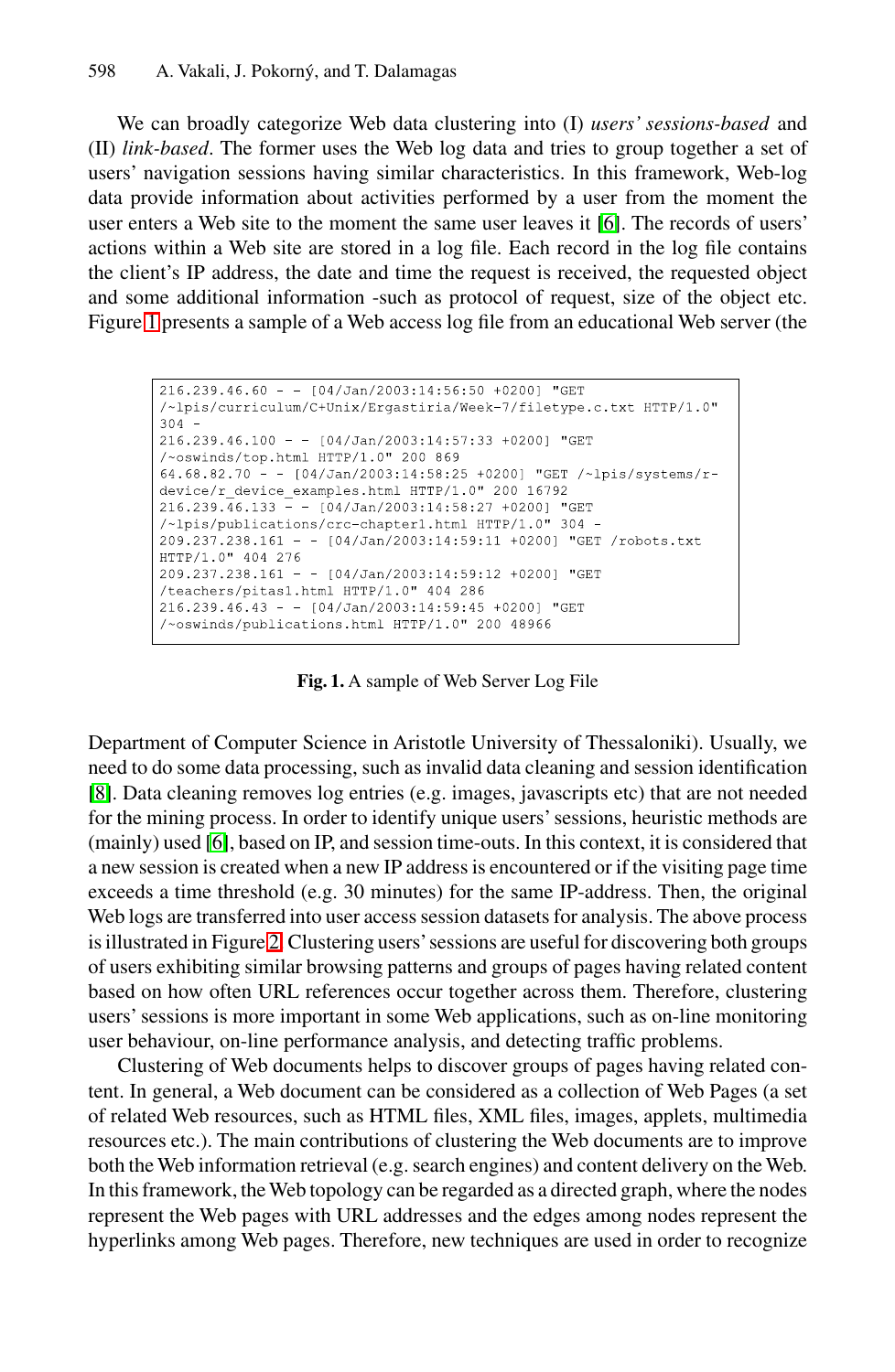<span id="page-2-0"></span>

**Fig. 2.** Clustering users navigation sessions: An overview

and group hypertext nodes into cohesive documents. In this context, the idea of compound documents [\[11\]](#page-8-0) and logical information units [\[29\]](#page-9-0) has been evolving recently. A compound document is a set of Web pages that contains at least a tree embedded within the document. A necessary condition for a set of Web pages to form a compound document is that their link graph should contain a vertex that has a path to every other part of the document. Moreover, the notion of Web page communities [\[18\]](#page-8-0) has gain ground lately in order to organize Web sources and meet Web user requirements. More specifically, a Web community is defined as a set of Web pages that link to more Web pages in the community than to pages outside of the community. A Web community enables Web crawlers to effectively focus on narrow but topically related subsets of the Web.

Much of previous work has focused on understanding the Web user needs and on organizing Web data sources (e.g. pages, documents) [\[3, 4, 5,](#page-8-0) [28\]](#page-9-0). Clustering methodologies have been proven beneficial in terms of grouping Web users in clusters such that the various information circulation activities can be facilitated. In this framework, the XML language is nowadays the standard Web data exchange format. Using XML, one can annotate pages or data exchanged in the Web using tags, providing interoperability and enabling automatic processing of Web resources. Clustering of XML documents brings new challenges, since an XML document encodes not only data but also structure, in one entity [\[1\]](#page-7-0).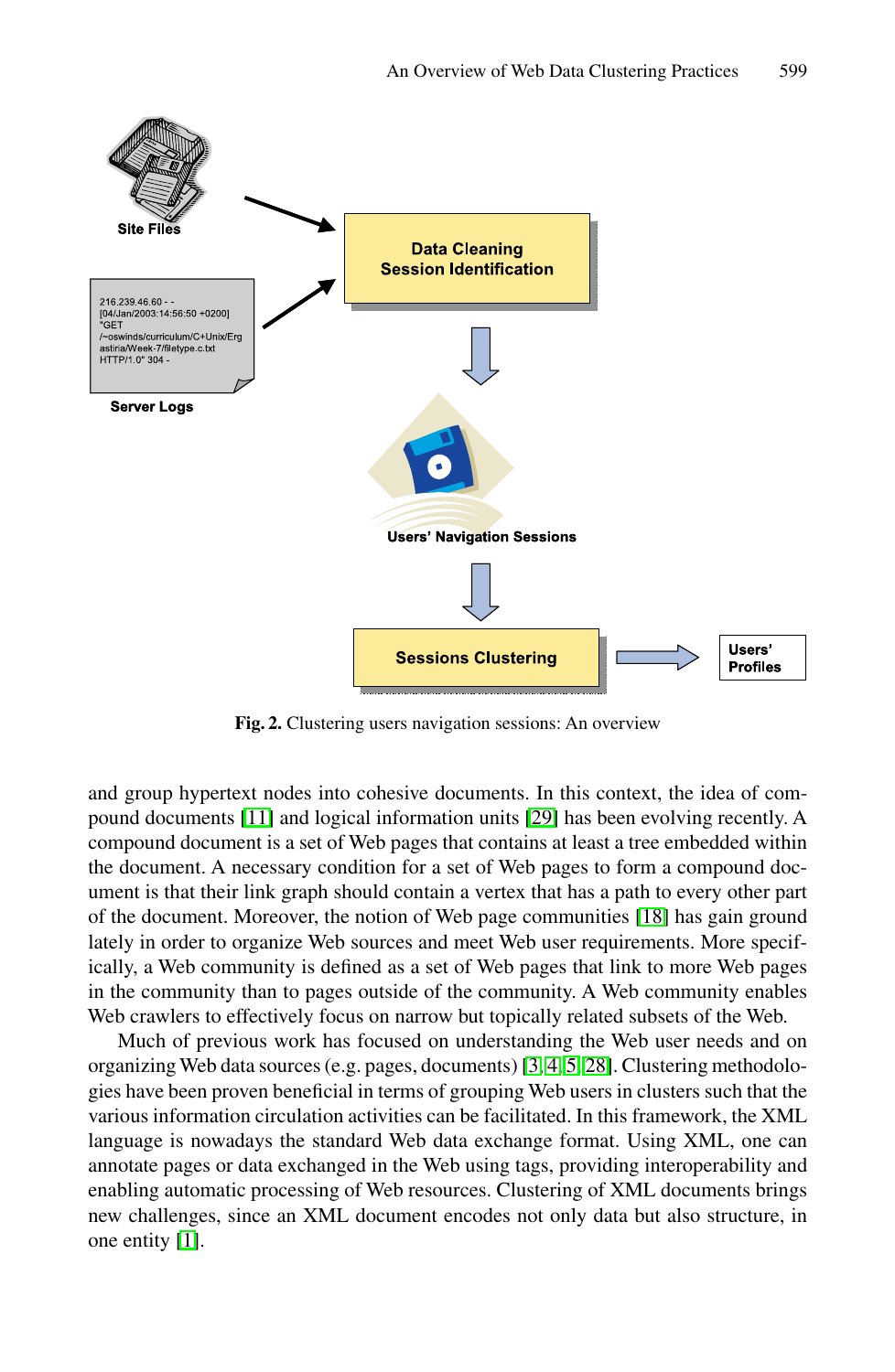The rest of the paper is organized as follows. Sections 2 and 3 survey the most popular methodologies for Web data clustering. Section 4 presents the XML data clustering perspectives and future trends. Finally, Section 5 concludes the paper and gives some future remarks.

## **2 Users' Sessions-Based Clustering**

The algorithms for users' sessions clustering may be classified into two approaches: similarity-based and model-based (or probabilistic).

### **2.1 Similarity-Based Clustering Approach**

Similarity measures have been proposed towards capturingWeb users'common practices whereas effective Web users' logs processing has resulted in the definition of users' session patterns. The first step is to determine the attributes that should be used to estimate similarity between users' sessions (in other words, we determine the users' session representation). Then, it is determined the "strength" of the relationships between the attributes (similarity measures/correlation distance). Finally, clustering algorithms (hierarchical or partitional) are applied in order to determine the classes/clusters to which each user session will be assigned. The hierarchical algorithms define a hierarchy of clustering, merging always the most similar clusters. On the other hand, the partitional approaches (e.g. k-means) define a "flat" clustering into a pre-determined number of clusters (with minimal costs).

Originally, sessions clustering efforts considered sessions as unordered sets of "clicks", where the number of common pages visited was a similarity indication between sessions. The most popular measures that are used are euclidean distance, cosine measure, and Jaccard coefficient. Later on, it was recognized that the order of visiting pages is important, since for example visiting a page A after a page B is not the same information as knowing that bothA and B belong to the same session. In this context, the most indicative similarity-based clustering approaches, which have been proposed in the past, can be summarized as follows:

- **Sequence Alignment Method** (SAM) [\[20\]](#page-8-0), where sessions are chronologically ordered sequences of page accesses. SAM measures similarities between sessions, taking into account the sequential order of elements in a session. SAM distance measure between two sessions is defined as the number of operations that are required in order to equalize the sessions (dynamic programming method to match related sessions).
- **Generalization-Based Clustering** [\[16\]](#page-8-0) uses page URLs to construct a hierarchy, for categorizing the pages (partial ordering of Web pages, leaf is the Web page file, non-leaf nodes are the general pages). Then, the pages in each user session are replaced by the corresponding general pages and clustered using the BIRCH algorithm [\[34\]](#page-9-0).
- **Clickstream (Sessions) Analysis** [\[25\]](#page-8-0) evaluates the similarities between two clickstreams. More specifically, the similarity between two clickstreams requires finding similarity / distance between two page views. Since semantic analysis is not possi-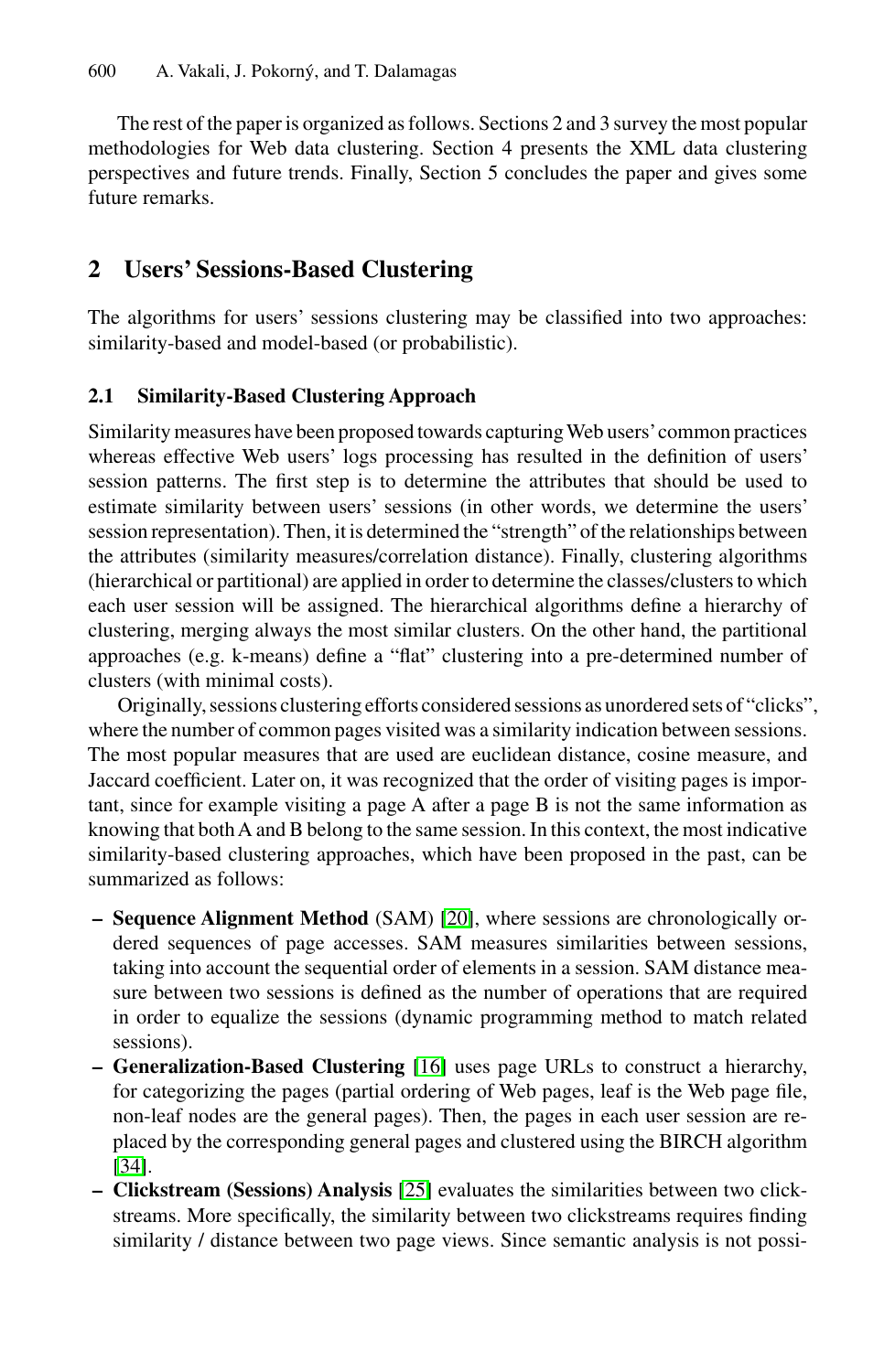ble, the degree of similarity between two page views is proportional to their relative frequency of co-occurrence. In this context, authors in [\[3\]](#page-8-0) cluster two clickstreams using as criterion the length of the largest subsequence common (LCS) between two clickstreams.

#### **2.2 Model-Based (or Probabilistic) Clustering Approach**

Model-based clustering techniques have been widely used and have shown promising results in many applications involving Web data [\[2,](#page-7-0) [4\]](#page-8-0). More specifically, in the modelbased approach the users' sessions clusters are generated as follows:

- 1. A user arrives at the Web site in a particular time and is assigned to one of a predetermined number of clusters with some probability. The number of clusters is determined by using several probabilistic methods, such as BIC (Bayesian Information Criterion), bayesian approximations, or bootstrap methods [\[14\]](#page-8-0).
- 2. The behaviour of each cluster is governed by a statistical model and the user's behavior is generated from this model to that cluster.

Each cluster has a data-generating model with different parameters for each cluster. Therefore, this model can be well defined, if only we learn the parameters of each model component, which are the probability distribution used to assign users to the various clusters and the number of components. The model structure can be determined by model selection techniques and parameters estimated using maximum likelihood algorithms, e.g., the EM (Expectation-Maximization) algorithm [\[10\]](#page-8-0). Markov models (e.g. first order Markov models, or Hidden Markov models) [\[2,](#page-7-0) [4\]](#page-8-0) are the most indicative models that are used for users'sessions. Once the model is learned, we can use it to assign each user to a cluster or fractionally to the set of clusters. Compared to similarity-based methods, model-based methods offer better interpretability since the resulting model for each cluster directly characterizes that cluster. Model-based clustering algorithms often have a computational complexity that is "linear" in the number of data objects under certain practical assumptions.

## **3 Link-Based Clustering**

Due to the high heterogeneity of Web documents, the information seeking on the Web has many difficulties. Recently, researchers suggested to apply clustering to Web documents in order to improve the Web searching process [\[5\]](#page-8-0). In this approach the Web is treated as a directed graph. Previous researches have shown that the Web presents strong connectivity, which means that the Web pages with similar topical content have "dense" links between them. Therefore the goal is to cluster in the same group the Web pages with similar content and this can be achieved by eliminating arcs between dissimilar pages. The advantage of this approach than the previous one (users' sessions-based clustering) is that the similarity/dissimilarity of pages is determined by the structure of Website.Another interesting feature of this approach is that it does not need to specify the number of clusters as a separate parameter. On the other hand, the users' sessions-based algorithms have several tuneable parameters (such as the number of clusters) that may affect significantly the clustering method.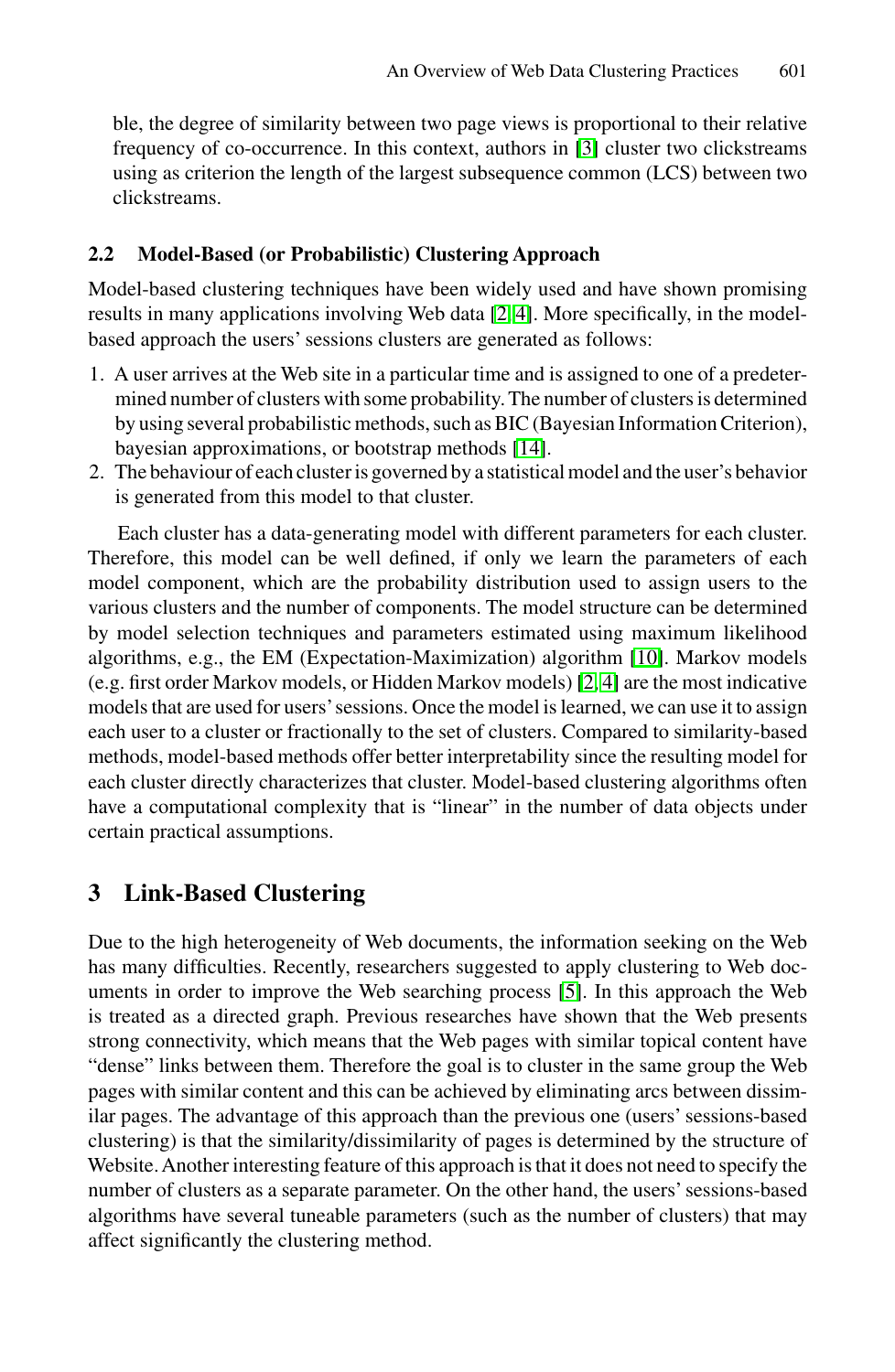In this context, various approaches for clustering ofWeb documents using theWebsite topology have been proposed in the literature. The most indicative of them are the following:

- **Web Communities** were proposed [\[18\]](#page-8-0) on the basis of the evolution of an initial set of hubs (pages that points to many relevant ones) and authorities (relevant pages that pointed to by many hubs), such that the behavior of users is captured with respect to the popularity of existing pages for the topic of interest [\[21\]](#page-8-0). More specifically, a Web graph consists of several hundred thousand of sub-graphs, the majority of which correspond to communities with a definite topic of interest. In this framework, several approaches have been proposed (e.g. Maximum Flow and Minimal cuts, graph cuts and partitions, PageRank algorithm etc.) in order to identify them [\[12\]](#page-8-0).
- **Compound Documents** are represented as Web graphs, which are either strongly connected or nearly so. In graph theory, a directed graph is strongly connected if there is a path from every vertex to every other vertex. Authors in [\[11\]](#page-8-0) present new techniques for identifying and working with such compound documents. In this work, the compound documents are identified if they contain at least one of the following graph structures within their hyperlink graph:
	- Linear paths: There is a single ordered path through the document, and navigation to other parts of the document are usually secondary (e.g. news sites with next link at the bottom)
	- Fully connected: These types of documents have on each page, links to all other pages of the document (e.g. short technical documents and presentations)
	- Wheel documents: They contain a table of contents (toc) and have links from this single toc to the individual sections of the document (toc is a kind of hub for the document)
	- Multi-level documents: Complex documents that may contain irregular link structures such as multilevel table of contents

# **4 XML Data Clustering Perspectives and Future Trends**

The XML language is becoming the standard web data exchange format, providing interoperability and enabling automatic processing of web resources. Using XML, one can annotate pages or data exchanged in the Web using tags. Tags can be exploited by web scripts or programs to identify data easier, since they give meaning and structure to data. To this extend, an XML document encodes data and structure in one entity, perfectly suited for describing semistructured data [\[1\]](#page-7-0), that is schema-less and self-describing pieces of information.

Processing and management of XML documents have already become popular research issues [\[1\]](#page-7-0). Clustering XML documents refers to the application of clustering algorithms to detect groups of XML documents that share similar characteristics. The estimation of *similarity* is closely related to the *distance metric* exploited by the clustering algorithm. We consider the clustering of XML documents as a problem with two dimensions: *content* and *structure*. The content dimension needs distances that estimate similarity in terms of the textual content inside elements in XML documents, while the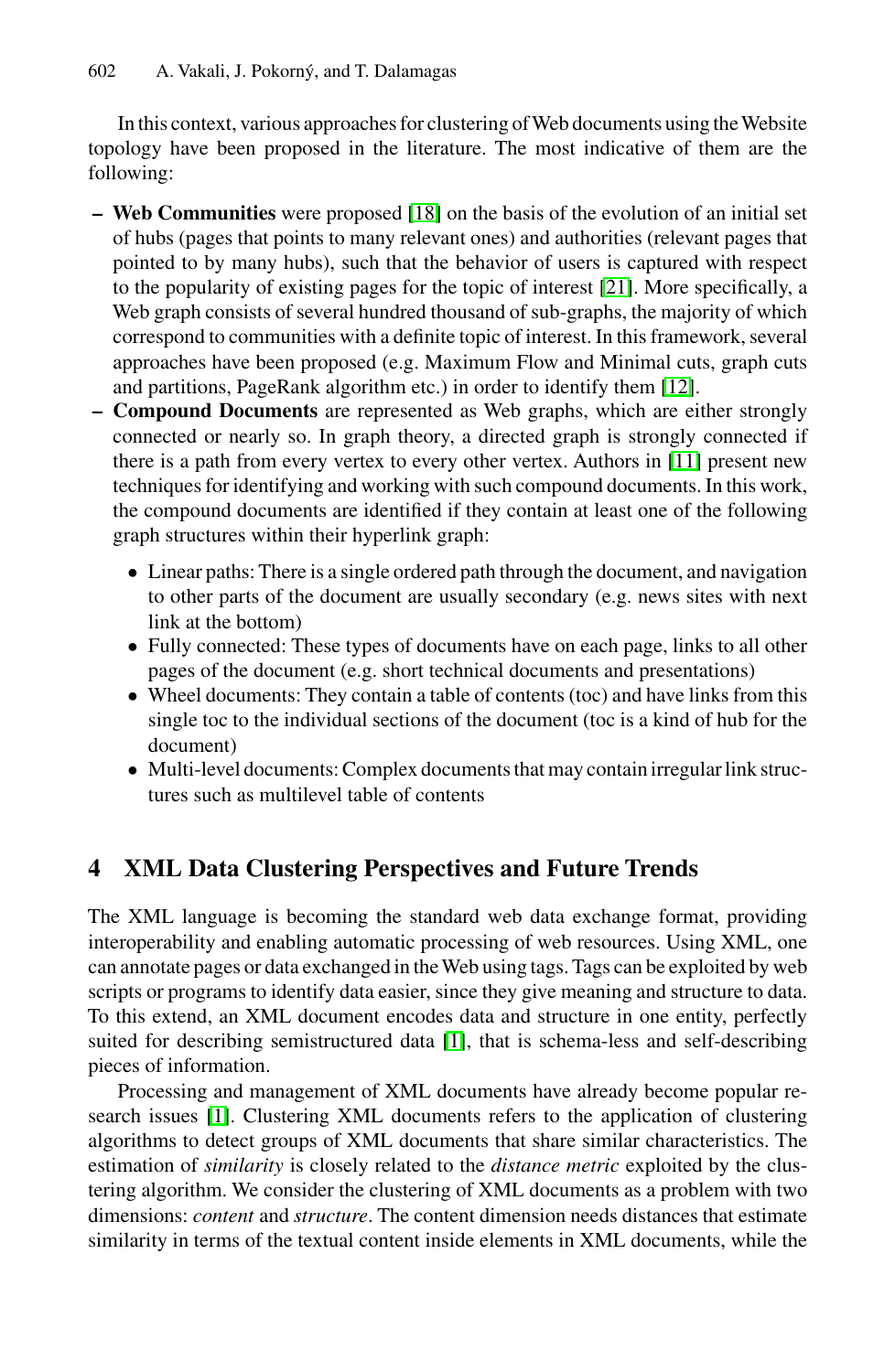structure dimension needs distances that estimate similarity in terms of the structural relationships of the elements in XML documents. We next discuss each one of these two dimensions.

#### **4.1 Clustering XML Documents: The Content Dimension**

Clustering XML documents by content is mainly based on the application of traditional IR techniques [\[31\]](#page-9-0) to define distance metrics that capture the content similarity for pieces of text. A new requirement for such a task arises from the need to support *granularity of indexes* in XML documents. Applications may restrict the context of interest for the clustering procedure to certain XML elements instead of the whole document. Flexible models to manipulate structured documents, taking into consideration their granularity, have been examined in older works for SGML document management [\[23\]](#page-8-0) and structured text databases retrieval [\[32\]](#page-9-0). The main issues to consider in the case of content dimension in the clustering procedure are:

- 1. the generation of *dynamic statistics*: these statistics include statistical information (for example frequencies) for the terms inside tags, for various parts of the XML documents,
- 2. the design of *hierarchical indexes*: these indexes should calculate efficiently the distance metrics required by the clustering procedure for various parts of the XML documents, and should be easily maintained to reflect changes in statistics.

Current work examples where such issues are explored include XML retrieval systems like JuruXML [\[22\]](#page-8-0), XXL [\[30\]](#page-9-0), XIRQL [\[15\]](#page-8-0), and hierarchical indexing methodologies, like the flexible indexes [\[9\]](#page-8-0), and the dynamic generation of vector spaces [\[17\]](#page-8-0).

Another interesting issue arises from viewing XML documents under a data-centric approach. Treating elements as *categorical attributes* (e.g. values "red", "green","blue" for the element color as categorical attribute) or the values of elements as *market basket data* (e.g. values of the element price) brings a data mining perspective in the task of grouping XML documents by content. The challenge is the application of data mining techniques (like for example the ROCK algorithm for clustering categorical attributes [\[19\]](#page-8-0)) in the context of XML documents, under the requirement of granularity.

### **4.2 Clustering XML Documents: The Structure Dimension**

Modeling XML documents with tree models [\[1\]](#page-7-0), we can face the 'clustering XML documents by structure' problem as a 'tree clustering' problem, and exploit *tree edit distances* to define metrics that capture structural similarity [\[26\]](#page-9-0). Assuming a set of tree operations (e.g. insert, delete, replace node) and a cost model to assign costs for each one, the tree edit distance between two trees  $T_1$  and  $T_2$  is the minimum cost among the costs of all possible tree edit sequences that transform  $T_1$  to  $T_2$ . The tree edit distance can estimate the structural similarity between trees that represent XML documents, and can be included in clustering procedures to identify clusters of structurally similar XML documents.

However, since tree edit distance calculations are quite intensive, vector-based approaches that capture the hierarchical relationships of tree structures should be also explored as a basis to design appropriate efficient indexes.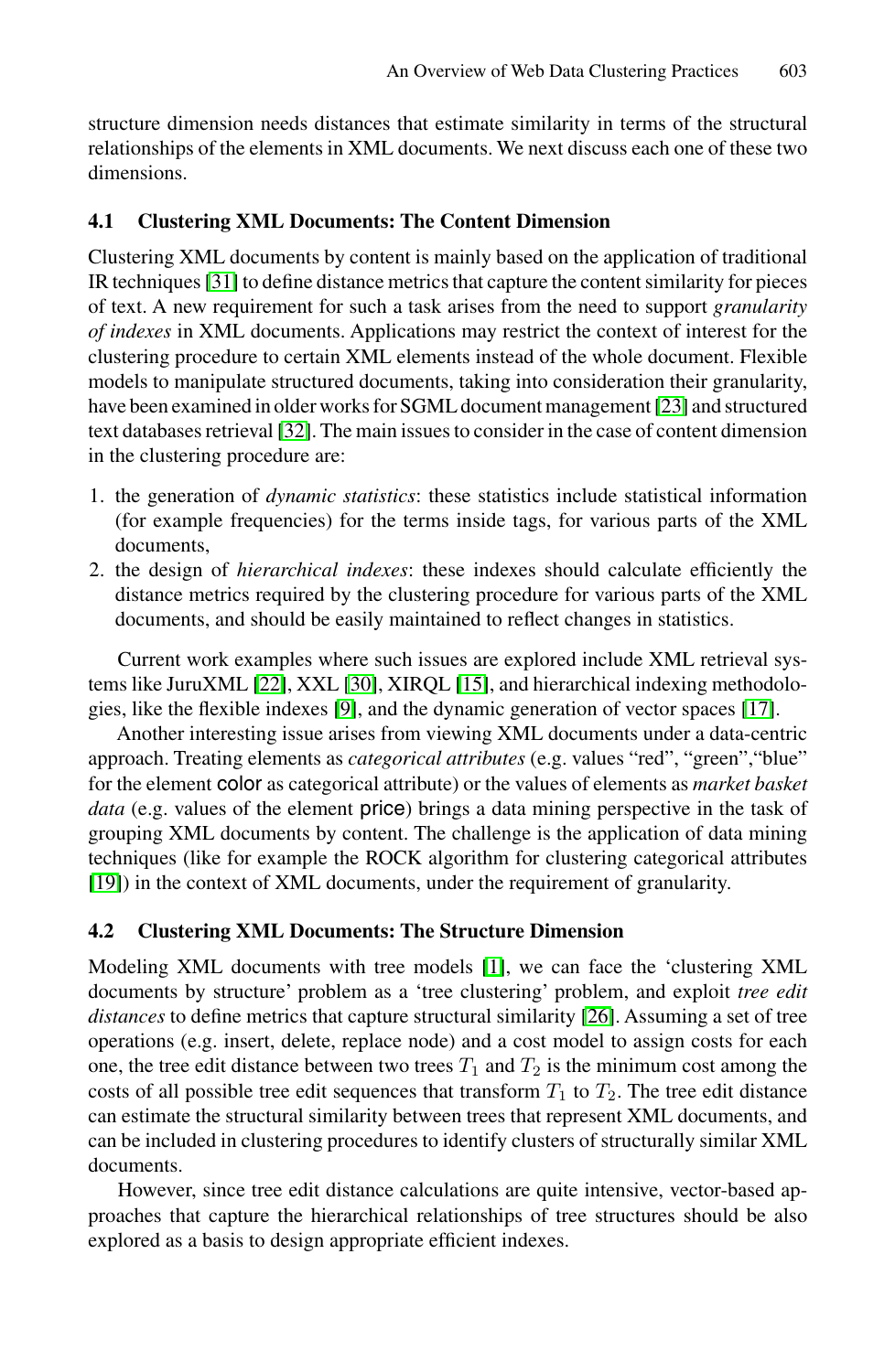<span id="page-7-0"></span>The main issues to consider in the case of structure dimension in the clustering procedure are:

- 1. the need or not for ordering in the elements of XML documents,
- 2. the difference in the importance of elements as structural primitives in the hierarchy imposed by the XML document: the deletion of a top element, e.g. vehicles, might be more important than the deletion of a bottom element, e.g. three-wheel-bicycles, in an XML document.
- 3. semantic dissimilarities: different tags might refer to semantically similar elements, e.g. elements price and cost.

Current work examples where such issues are explored include change detection methodologies [\[7\]](#page-8-0), clustering methodologies like [\[24\]](#page-8-0), indexes that used for time series management, and bitmaps to model tree-like structures [\[13,](#page-8-0) [33\]](#page-9-0).

## **5 Conclusions**

It seems that both Web modelling and Web searching need to be improved. An emphasis is put on increasing expressiveness of modelling tools and Web content capturing. New research directions include:

- **–** developing techniques to efficiently cluster the entire web based e.g. on similarity searches in high dimensional spaces,
- **–** developing scalable robust fuzzy techniques to model noisy data sets containing an unknown number of overlapping categories,
- **–** developing techniques like e.g. locality sensitive hashing, in which web pages are hashed in such a way that similar pages have a much higher probability of collision than dissimilar pages,
- **–** exploring new techniques to handle linguistic and textual features.

Another sources of new research directions appear in considering so called deep Web. Many of its sources are structured (stored in relational DBMSs) according to a specified schema. Such schemas define the object domain of a source (e.g., goods, movies) and its query capabilities (e.g., by price, actor). Clustering sources by their query schemas (i.e., attributes in query interfaces) is possible. This approach is essentially clustering categorical data. Clusters are often governed by statistical distributions.

The last but not least is a dynamics of the Web. The methods mentioned usually work on a Web samples that are static, i.e. they represent only a snapshot of the real Web. It is a challenge to model a dynamic Web and to develop methods for an efficient implementation of its structure and content.

## **References**

- 1. S. Abiteboul, P. Buneman, and D. Suciu. *Data on the Web.* Morgan Kaufmann, 2000.
- 2. P. Baldi, P. Frasconi, and P. Smyth. *Modeling the Internet and the Web* Wiley, 2003.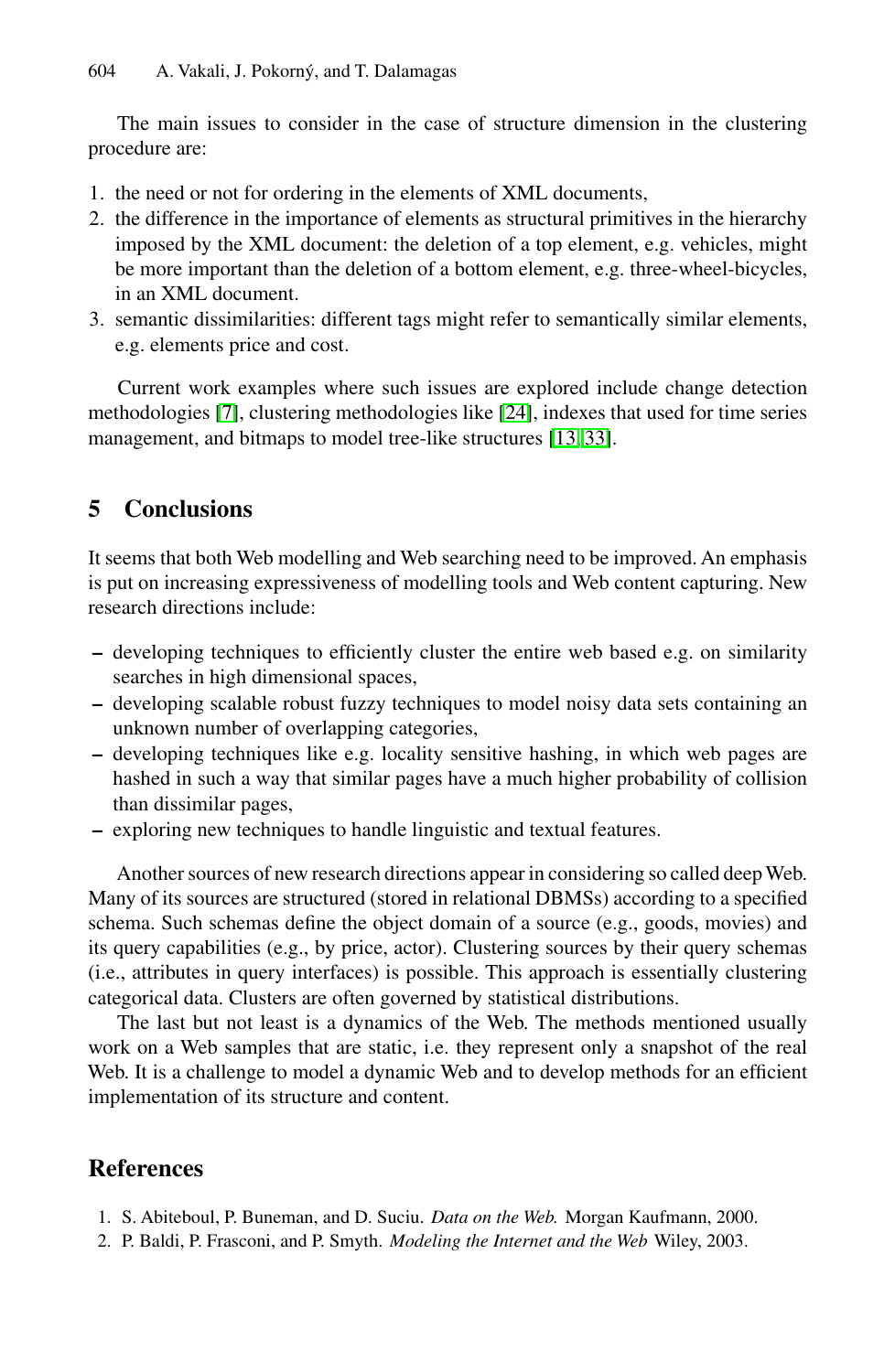- <span id="page-8-0"></span>3. A. Banerjee and J. Ghosh. Clickstream clustering using weighted longest common Subsequences. In *Proceedings of Workshop on Web Mining, SIAM Conference on Data Mining*, pages 33-40, Chicago, USA, April 2001.
- 4. I. V. Cadez, D. Heckerman, C. Meek, P. Smyth, and S. White. *Model-based clustering and visualization of navigation patterns on a Web site.* Data Mining and Knowledge Discovery, 7(4):399-424, 2003.
- 5. S. Chakrabarti. *Mining the Web.* Morgan Kaufmann, 2003.
- 6. Z. Chen, A. Wai-Chee Fu, and F. Chi-Hung Tong. Optimal algorithms for finding user access sessions from very large Web logs. *World Wide Web: Internet and Information Systems*, 6:259-279, 2003.
- 7. G. Cobena, T. Abdessalem and Y. Hinnach. *A comparative study for XML change detection.* Technical Report, INRIA, France, 2000.
- 8. R. Cooley, B. Mobasher, and J. Srivastava. Data preparation for mining World Wide Web browsing patterns *Knowledge Information Systems*, 1:5-32, 1999.
- 9. H. Cui and J.-R. Wen. Hierarchical indexing and flexible element retrieval for structured document. In *Proceedings of ECIR*, 2003.
- 10. A. P. Dempster, N. M. Laird, and D. B. Rubin. *Maximum likelihood from incomplete data via the EM algorithm.* Statistics Society B, 39:1-22, 1997.
- 11. N. Eiron and K. S. McCurley. Untangling compound documents on the Web. In *Proceedings of ACM Hypertext,*, pages 85-94, 2003.
- 12. G. W. Flake, S. Lawrence, C. Lee Giles, and Frans Coetzee. *Self-organization and identification of Web Communities* IEEE Computer,35(3), 2002.
- 13. S. Flesca, G. Manco, E. Masciari, L. Pontieri and A. Pugliese. Detecting similarities between XML documents. In *Proceedings of WebDB Workshop*, 2002.
- 14. C. Fraley and A. Raftery. *How many clusters? Which clustering method? Answers via modelbased cluster analysis.* Computer Journal, 41, 1998.
- 15. N. Fuhr and K. Groβjohann. XIRQL: a query language for information retrieval in XML documents. In *Proceedings of ACM SIGIR*, 2001.
- 16. Y. Fu, K. Sandhu, and M-Y Shih. Clustering of Web users based on access patterns. In *Proceedings of WEBKDD*, 1999.
- 17. T. Grabs and H.-J.Org Schek. Generating vector spaces on-the-fly for flexible XML retrieval. In *Proceedings of XML and IR Workshop*, 2002.
- 18. G. Greco, S. Greco, and E. Zumpano. *Web communities*:*models and algorithms.* World Wide Web, 7(1):58-82, 2004.
- 19. S. Guha, R. Rastogi and K. Shim *ROCK*: *A robust clustering algorithm for categorical attributes.* ACM SIGMOD Record, 25(5), 2000.
- 20. B. Hay, K Vanhoof, and G. Wetsr Clustering navigation patterns on a Website using a sequence alignment method. In *Proceedings of 17th International Joint Conference on Artificial Intelligence*,Seattle, Washington, USA, August, 2001.
- 21. J. M. Kleinberg. Authoritative sources in a hyper-linked environment. In *Proceedings of the 9th ACM-SIAM Symposium on Discrete Algorithm*, 1998.
- 22. Y. Mass, Matan Mandelbrod, E. Amitay, Yoelle Maarek, and Aya Soffer Juru XML an XML retrieval system at INEX'02 In *Proceedings of INEX*,Dagstuhl, Germany, December 2002.
- 23. S. H. Myaeng and D-H Jang. A flexible model for retrieval of SGML documents. In *Proceedings of ACM SIGIR*, 1998.
- 24. A. Nierman and H. V. Jagadish Evaluating structural similarity in XML documents. In *Proceedings of the WebDB Workshop*, Madison, Wisconsin, USA, June, 2002.
- 25. R. Kothari, P. A. Mittal, V. Jain, and M. K. Mohania. On using page cooccurrences for computing clickstream similarity. In *Proceedings of the 3rd SIAM International Conference on Data Mining.*, San Francisco, USA, May 2003.